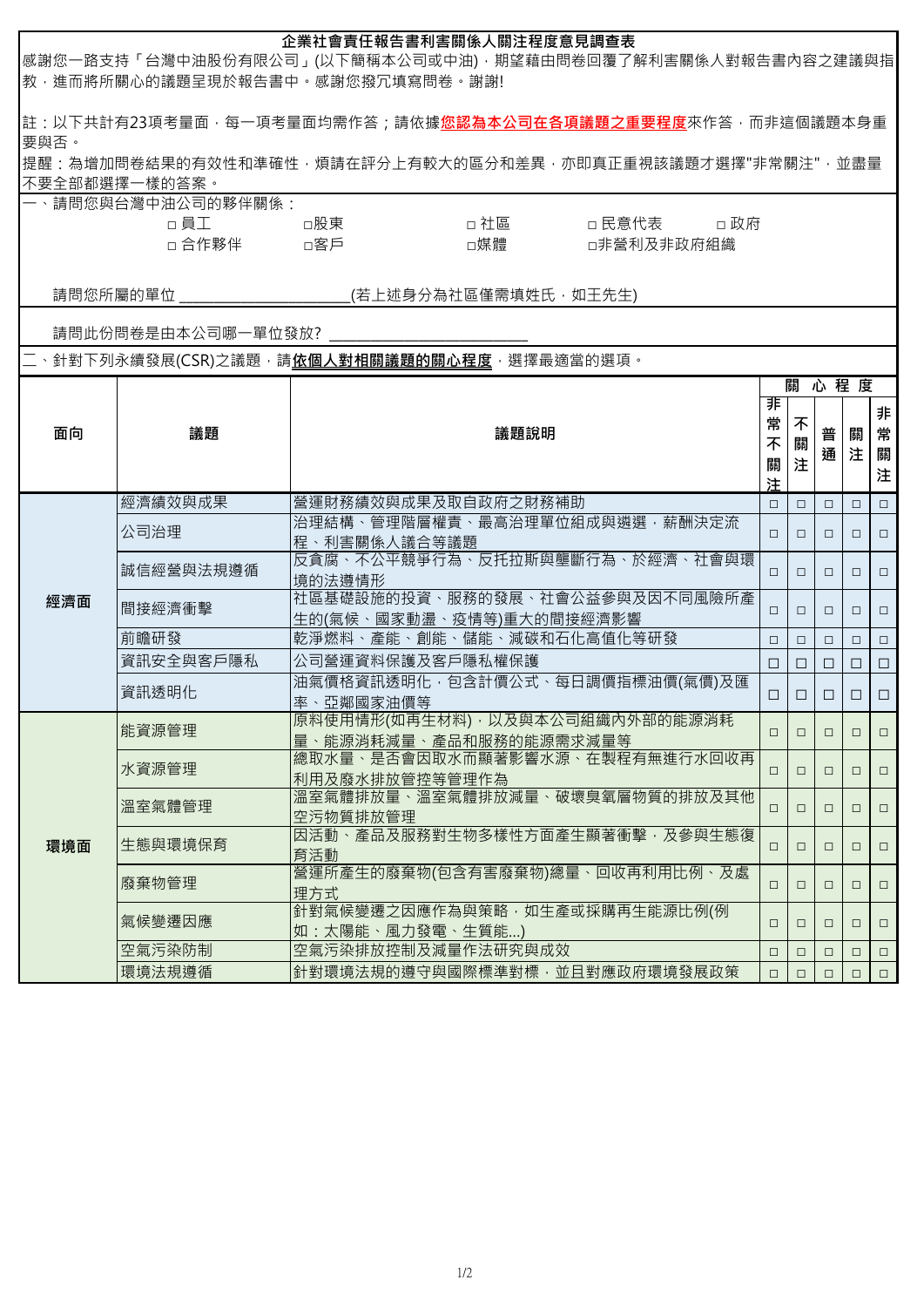| 社會面 | 人才招募與留任   | 人員新進率、離職率、福利與育嬰留職停薪後復職率等變化;員工受<br> 教育訓練時數、定期績效與職業發展檢核,及提升員工職能及過渡協 <br>助方案 | $\Box$ | $\Box$ | $\Box$ | $\Box$ | $\Box$ |
|-----|-----------|---------------------------------------------------------------------------|--------|--------|--------|--------|--------|
|     | 員工權益      | 於員工的權益保障(如勞資會議、工會、工作權保障等)                                                 | $\Box$ | $\Box$ | $\Box$ | $\Box$ | $\Box$ |
|     | 職場安全與健康   | 職災與缺勤比率、職業病防止,以及是否將健康與安全相關議題納入 <br> 團體協約;本公司是否有營運據點和供應商強迫勞動之重大風險          | $\Box$ | $\Box$ | $\Box$ | $\Box$ | $\Box$ |
|     | 顧客權益與產品安全 | <b> 產品和服務對健康安全的衝擊評估、產品和服務違反法規事件</b>                                       | $\Box$ | $\Box$ | $\Box$ | $\Box$ | $\Box$ |
|     | 供應商管理     | 篩選供應商之準則,與其風險管理,並針對具有負面衝擊之供應商所 <br> 採取的行動 · 及綠色採購與當地採購                    | $\Box$ | $\Box$ | $\Box$ | $\Box$ | $\Box$ |
|     | 緊急事件預防與處置 | 緊急事件預防管理;對於受緊急事件影響之對象,其後續安置處理方<br> 案‧及安全事件演練次數與種類                         | $\Box$ | $\Box$ | П      | $\Box$ | $\Box$ |
|     | 社會共融經營    | <b> 社會的策略規劃與績效作為·及在營運據點中對當地社區進行溝通、</b><br> 發展計畫及負面衝擊評估等行動                 | $\Box$ | $\Box$ | П      | $\Box$ | $\Box$ |
|     | 人權管理      | 維護管理員工及其他利害關係人(如上下游供應商)的基本人權議題(多<br> 元化、性別平等、反歧視等)                        | $\Box$ | $\Box$ | $\Box$ | $\Box$ | $\Box$ |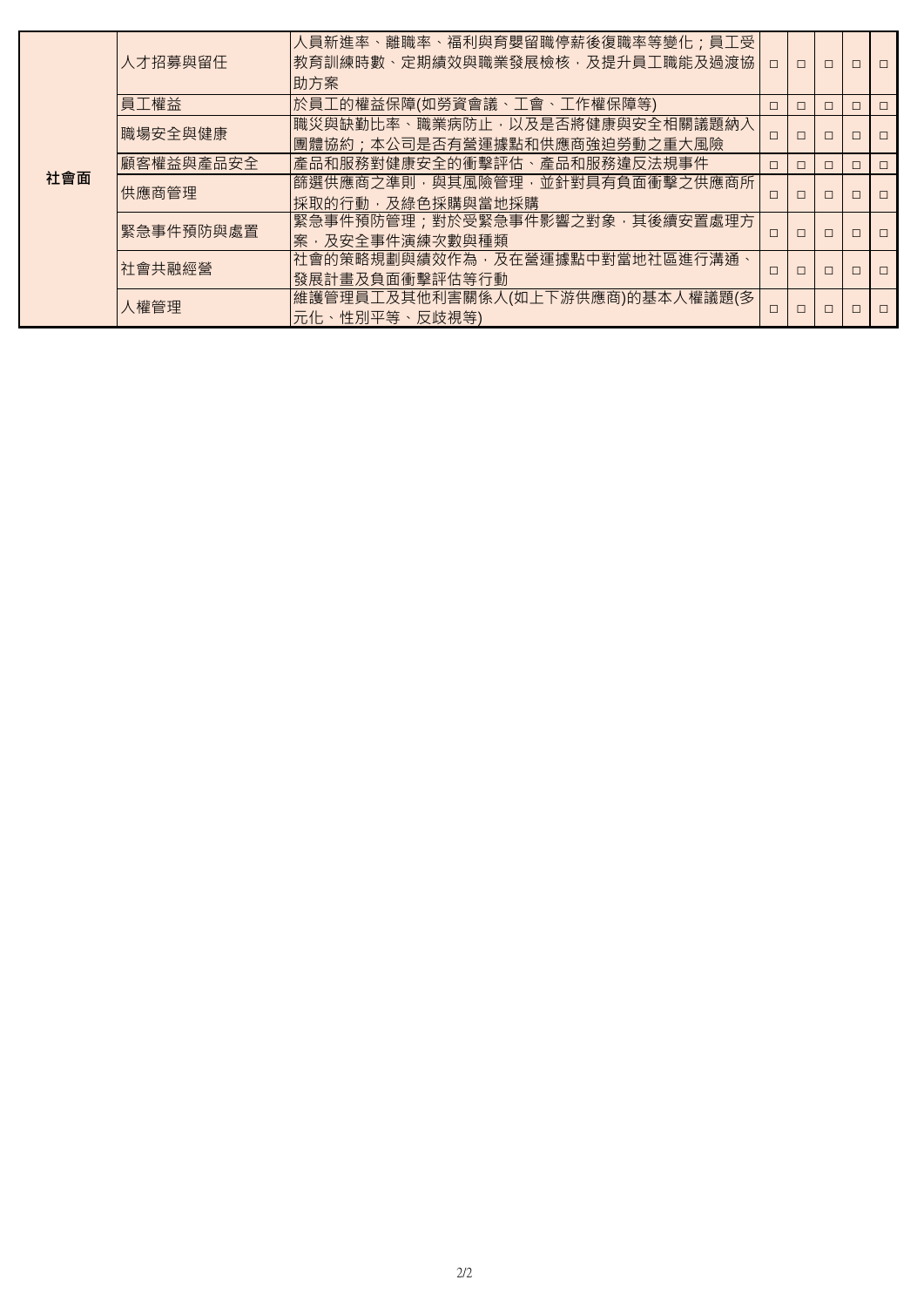1. What is your relation to CPC Corporation, Taiwan: □ Employees □Stockholder □ Communities □ Elected Representitives □ Government

□ Affliated partners □ Clients & Customers □Media □NPOs / NGOs

Please provide the name of your organization\_\_\_\_\_\_\_\_\_\_\_\_\_\_\_\_\_\_\_\_\_\_\_\_(If you are communities stakeholders, please provide your last name)

Which department from CPC Corporation provide you this Questionnaire?

|          | <b>Topic</b>                                         | Description                                                                                                                                                                                                                                                                                       |          | Degree of Concern |         |        |           |
|----------|------------------------------------------------------|---------------------------------------------------------------------------------------------------------------------------------------------------------------------------------------------------------------------------------------------------------------------------------------------------|----------|-------------------|---------|--------|-----------|
| Aspect   |                                                      |                                                                                                                                                                                                                                                                                                   | Very Low | Low               | Neutral | High   | Very High |
| Economic | <b>Economic Performance</b><br>and achievement       | To what degree do you feel cared about the company's financial<br>performance and achievement, and financial<br>subsidies received from the government?<br> To what degree do you feel cared about the impact of                                                                                  | $\Box$   | $\Box$            | $\Box$  | $\Box$ | $\Box$    |
|          |                                                      | governance structure, management powers<br>and responsibilities, the composition and selection of the<br>Corporate Governance   highest governance level, and the<br>company's salary decision process and stakeholders<br>engagement to the company's sustainable                                | □        | $\Box$            | $\Box$  | $\Box$ | $\Box$    |
|          | <b>Integrity Management</b><br>and<br>Compliance     | operations?<br>To what degree do you feel cared about the impact of anti-<br>corruption, unfair trade practice, antitrust,<br>monopoly behavior, and economic, social and environmental<br>compliance on the company's sustainable operations?                                                    | $\Box$   | $\Box$            | $\Box$  | $\Box$ | $\Box$    |
|          | <b>Indirect Economic</b><br>Impacts                  | To what degree do you feel cared about the company's<br>investment in the community infrastructure,<br>the development of services, public participation and significant<br>indirect economic impacts caused by variety of risks?                                                                 | □        | $\Box$            | $\Box$  | $\Box$ | $\Box$    |
|          | <b>Envision Development</b>                          | To what degree do you feel cared about the impact of R&D on<br>capacity, clean energy, energy creation, energy<br>storage, energy reduction and petrochemical high value on the<br>company's sustainable operation?                                                                               | $\Box$   | $\Box$            | $\Box$  | $\Box$ | $\Box$    |
|          | <b>Information Security</b><br>and Customers Privacy | To what degree do you cared about the protection of<br>company's operation information and customers privacy<br>linformation?                                                                                                                                                                     | $\Box$   | $\Box$            | $\Box$  | $\Box$ | $\Box$    |
|          | Transparency                                         | To what degree do you cared about the company's approach on  <br>transparent oil and gas price, pricing formulas, price<br>adjustments, and exchange rates?<br><mark>To what degree do you feel cared about the company's raw-</mark>                                                             | $\Box$   | $\Box$            | $\Box$  | $\Box$ | $\Box$    |
|          | <b>Energy and Resource</b><br>Consumption            | material use (eg renewable materials),<br>and the energy consumption, reduction in energy consumption,<br>and reduction in the needs for<br>energy demands for products and services inside and outside of                                                                                        | $\Box$   | $\Box$            | $\Box$  | $\Box$ | $\Box$    |
|          | <b>Water Resources</b><br>Management                 | the organization?<br> To what degree do you feel cared about whether the company's  <br>total water withdrawal would have<br>significant impact on the source of water, whether water is<br>reclaimed for reuse during the<br>manufacturing process and discharge water treatment and<br>control? | $\Box$   | $\Box$            | $\Box$  | $\Box$ | $\Box$    |

## **Stakeholder Concern Questionnaire of Corporate Sustainability Report**

CPC Corporation, Taiwan (hereinafter referred to as the Company) would like to express our heartfelt gratitude for your continuous support. The purpose of this questionnaire is to understand the stakeholders' suggestions to the content of our Corporate Sustainability Report so that issues you concerned about can be presented in the Report. Thank you for spending your precious time to complete this questionnaire.

2. Please tick the box that best indicates the degree of your concern about the CSR issue.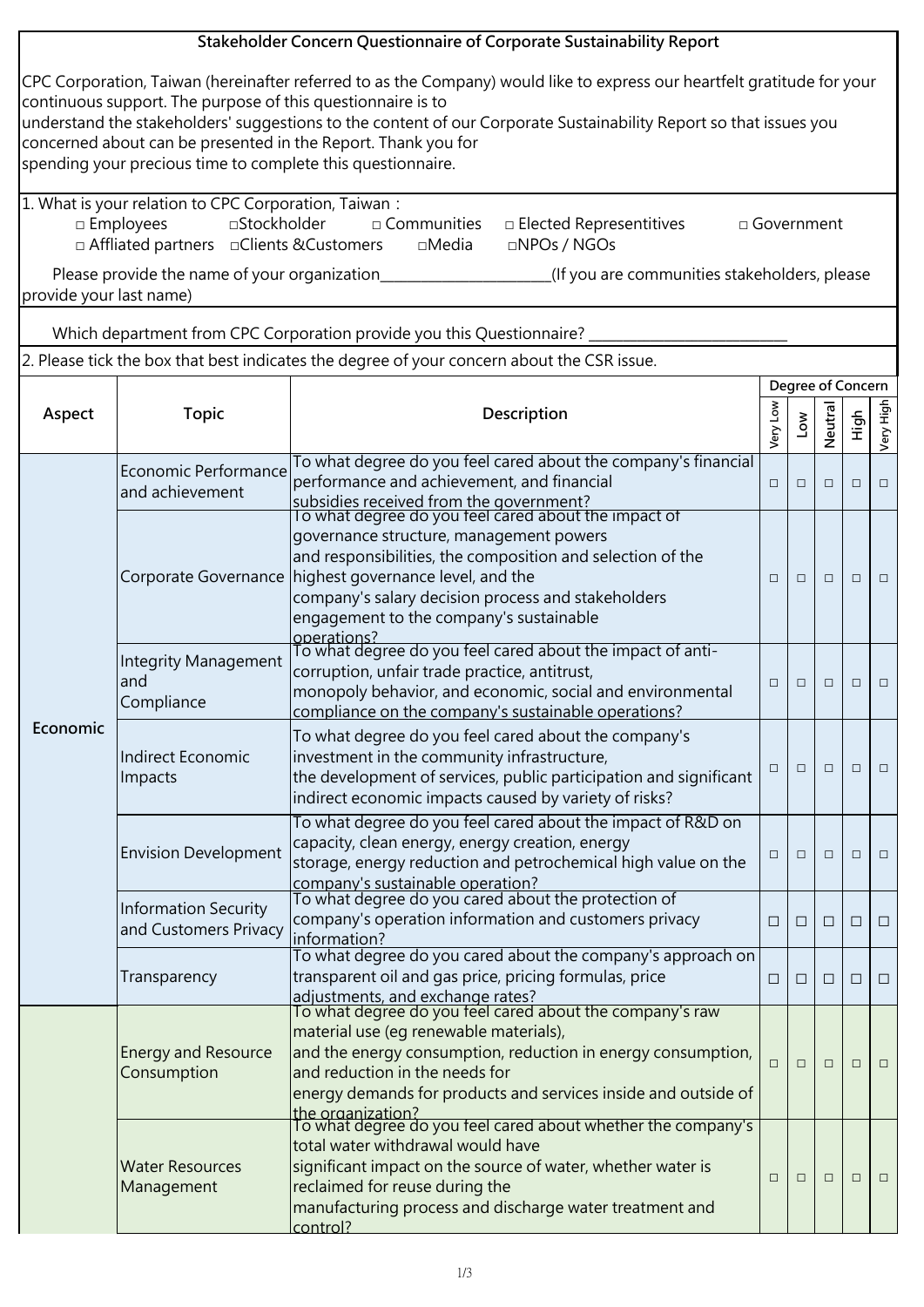|            |                                                           | To what degree do you feel cared about the company's                                                                                                                                                                                                |        |        |        |        |        |
|------------|-----------------------------------------------------------|-----------------------------------------------------------------------------------------------------------------------------------------------------------------------------------------------------------------------------------------------------|--------|--------|--------|--------|--------|
|            | <b>GHG management</b>                                     | management of GHG emissions, reduction<br>in GHG emissions, emissions of ozone depleting substances                                                                                                                                                 | $\Box$ | $\Box$ | $\Box$ | $\Box$ | $\Box$ |
|            |                                                           | (ODS) or emissions of other<br>pollutants?                                                                                                                                                                                                          |        |        |        |        |        |
| Environmen |                                                           | To what degree do you feel cared about whether the company                                                                                                                                                                                          |        |        |        |        |        |
| tal        | <b>Ecological and</b><br>Environmental                    | may have a significant impact on<br>biodiversity because of the activities, products and services, and                                                                                                                                              | $\Box$ | $\Box$ | $\Box$ | $\Box$ | $\Box$ |
|            | Conservation                                              | whether the Company is involved                                                                                                                                                                                                                     |        |        |        |        |        |
|            |                                                           | in ecological restoration activities?<br> To what degree do you feel cared about the wastes generated                                                                                                                                               |        |        |        |        |        |
|            | <b>Waste Management</b>                                   |                                                                                                                                                                                                                                                     |        |        |        |        |        |
|            |                                                           | during operation, waste recycling ration and treatment<br>methods?                                                                                                                                                                                  | $\Box$ | $\Box$ | $\Box$ | $\Box$ | $\Box$ |
|            | <b>Response of Climate</b><br>Change                      | To what degree do you feel cared about the impact of actions                                                                                                                                                                                        |        |        |        |        |        |
|            |                                                           | and strategies of climate change on                                                                                                                                                                                                                 | $\Box$ | $\Box$ | $\Box$ | $\Box$ | $\Box$ |
|            |                                                           | the company produce and purchase of sustainable energy<br>(Solar, Wind and Bio-fuel)?                                                                                                                                                               |        |        |        |        |        |
|            | <b>Air Pollution Control</b>                              | To what degree do you feel cared about companies actions and<br>performance on air pollution control and reduction methods?                                                                                                                         | □      | $\Box$ | $\Box$ | $\Box$ | $\Box$ |
|            | Management of<br>the Legal &<br>Regulatory<br>Environment | To what degree do you feel cared about whether the company<br>comply with environmental laws and regulations and<br>benchmark performance with international standards, also<br>correspond with government environmental development<br>strategies? | $\Box$ | $\Box$ | $\Box$ | $\Box$ | $\Box$ |